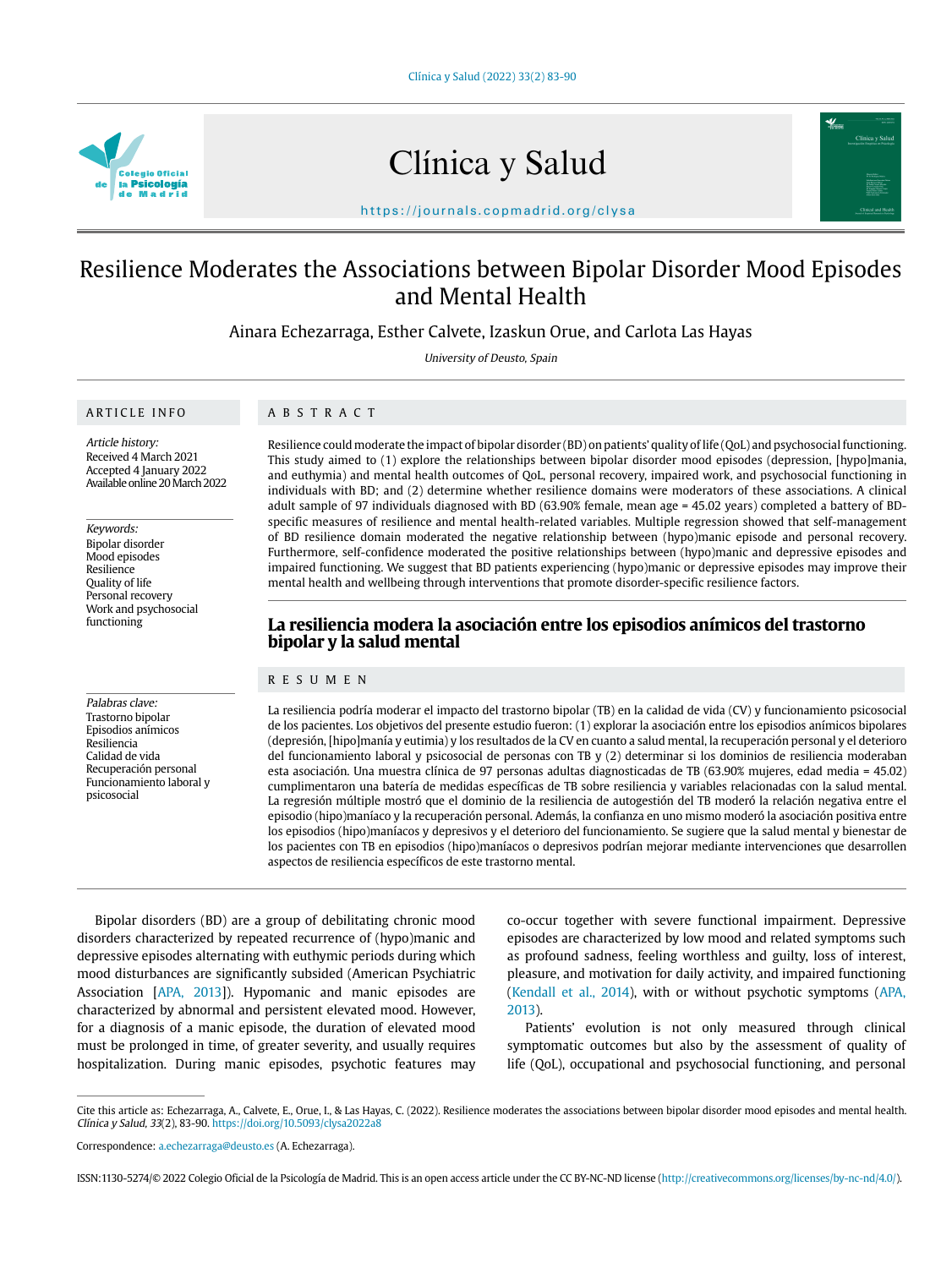recovery. Previous studies coincide reporting that the QoL (Michalak et al., 2005) and psychosocial functioning (Rosa et al., 2010; Strejilevich et al., 2013) of individuals with BD is low, even during euthymic episodes (Haro et al., 2011). Resilience may be a key factor to improve health outcomes for people with BD.

Resilience refers to a dynamic process in which a spiral of interactions between interrelated resilience resources emerges to

respond adaptively to adversity, promoting mental health from the vulnerability that may be involved in suffering a psychiatric disorder (Hofer et al., 2017; Wathen et al., 2012). Resilience resources may be inherent to individuals' traits or capacities and may include contextual resources, which may all be learned and acquired. Thus, research on resilience has focused on identifying the protective factors that might moderate the negative effects of adverse conditions (Luthar et al.,

#### **Table 1.** Sociodemographic and Clinical Data

|                                                                 | (Hypo)mania        | Depression       | Euthymia           | Total           |
|-----------------------------------------------------------------|--------------------|------------------|--------------------|-----------------|
|                                                                 | $n = 55(56.70\%)$  | $n = 12(12.37%)$ | $n = 30(30.93%)$   | $N = 97(100\%)$ |
| Sociodemographic data                                           |                    |                  |                    |                 |
| Age mean (SD)                                                   | 44.27 (10.64)      | 50.15 (8.80)     | 44.34 (11.13)      | 45.02 (10.66)   |
|                                                                 | $n(\%)$            | $n(\%)$          | $n(\%)$            | $N(\%)$         |
| Gender (female)                                                 | 36 (65.50)         | 7(58.30)         | 19(63.30)          | 62 (63.90)      |
| Marital status                                                  |                    |                  |                    |                 |
| Separated/divorced/widowed                                      | 15 (27.30)         | 4(33.00)         | 3(10.00)           | 22 (22.70)      |
| Single                                                          | 13 (23.60)         | 3(25.00)         | 13 (43.30)         | 29 (29.90)      |
| Stable partner                                                  | 11(20.00)          | 0(0)             | 3(10.00)           | 14 (14.40)      |
| Registered as partners/common law marriage                      | 16(29.10)          | 5(41.70)         | 11 (36.70)         | 32 (33.00)      |
| <b>Educational level</b>                                        |                    |                  |                    |                 |
| No studies                                                      | 0(0)               | 1(8.30)          | 0(0)               | 1(1.00)         |
| Primary education                                               | 4(7.30)            | 1(8.30)          | 2(6.70)            | 7(7.20)         |
| Secondary education/high school                                 | 6(10.90)           | 1(8.30)          | 3(10.00)           | 10(10.40)       |
| Professional training                                           | 14(25.50)          | 5(41.70)         | 11 (36.70)         | 30 (30.90)      |
| University                                                      | 24 (43.60)         | 3(25.00)         | 12(40.00)          | 39 (40.20)      |
| Postgraduate                                                    | 7(12.70)           | 1(8.30)          | 2(6.70)            | 10(10.30)       |
| <b>Employment situation</b>                                     |                    |                  |                    |                 |
| Unemployed                                                      | 31 (56.40)         | 8(66.70)         | 11 (36.70)         | 50 (51.50)      |
| Student                                                         | 4(7.30)            | 0(0)             | 2(6.70)            | 6(6.20)         |
| Employed                                                        | 20 (36.40)         | 4(33.30)         | 17 (56.70)         | 41 (42.30)      |
| BD-related clinical data                                        |                    |                  |                    |                 |
| No. of hospitalizations due to BD                               |                    |                  |                    |                 |
| $\boldsymbol{0}$                                                | 11(20.00)          | 2(18.20)         | 4(13.30)           | 17 (17.70)      |
| $1 - 3$                                                         | 31 (56.40)         | 4(36.40)         | 18 (60.00)         | 53 (55.30)      |
| $4 - 6$                                                         |                    |                  | 5(16.70)           | 12(12.50)       |
| $7 - 9$                                                         | 5(9.10)<br>4(7.30) | 2(18.20)         |                    |                 |
| $\geq$ 10                                                       |                    | 1(9.10)          | 1(3.30)<br>2(6.60) | 6(6.30)         |
|                                                                 | 4(7.20)            | 2(18.20)         |                    | 8(8.20)         |
| $\geq$ 4 bipolar episodes in the last year                      | 8 (14.50)          | 0(0)             | 2(6.70)            | 10(10.30)       |
| No. of comorbid disorders                                       |                    |                  |                    |                 |
| None                                                            | 39 (70.90)         | 9(75.00)         | 25(83.30)          | 73 (75.30)      |
| $\mathbf{1}$                                                    | 1(1.80)            | 0(0)             | 0(0)               | 1(1.00)         |
| $\geq$ 2                                                        | 15(27.30)          | 3(25.00)         | 5 (16.70)          | 23 (23.70)      |
| Diagnosed with a medical illness                                | 23 (41.80)         | 6(50.00)         | 12(40.00)          | 41 (42.30)      |
| Medication prescribed for BD                                    |                    |                  |                    |                 |
| Antidepressants with/without mood stabilizers or antipsychotics | 16 (30.20)         | 6(54.50)         | 5(17.20)           | 27(29.00)       |
| Mood stabilizers with/without antipsychotics                    | 33 (62.30)         | 10 (90.90)       | 23 (79.30)         | 66 (71.00)      |
| Antipsychotics                                                  | 22 (41.50)         | 5(45.50)         | 15(51.70)          | 42 (45.20)      |
| Anticonvulsants                                                 | 10(18.90)          | 3(27.30)         | 5(17.20)           | 18 (19.40)      |
| Other medication for BD                                         | 13 (24.50)         | 1(9.10)          | 7(24.10)           | 21 (22.60)      |
| No medication for BD                                            | 2(3.80)            | 0(0)             | 0(0)               | 2(2.10)         |
| Received any psychological BD therapy                           | 35 (63.60)         | 6(50.00)         | 17 (56.70)         | 58 (59.80)      |
| BD onset age mean (SD)                                          | 30.40 (10.43)      | 27.92 (12.10)    | 28.83 (11.26)      | 29.61 (10.82)   |
| Time (months) passed since the last bipolar episode mean (SD)   | 42.56 (63.02)      | 33.83 (67.17)    | 52.93 (56.76)      | 44.62 (61.36)   |
| General clinical data/Questionnaire' range                      | Mean $(SD)$        | Mean $(SD)$      | Mean $(SD)$        | Mean $(SD)$     |
| Bipolar Recovery Questionnaire / 36-360                         | 248.20 (40.77)     | 207.33 (48.34)   | 272.52 (27.93)     | 250.46 (42.82)  |
| Brief QoL for BD/12-60                                          | 42.24 (8.69)       | 34.42 (7.78)     | 45.90 (5.10)       | 42.41 (8.31)    |
| Work and Social Adjustment Scale/0-40                           | 13.58 (9.70)       | 24.33 (14.18)    | 8.57(7.44)         | 13.36 (10.72)   |
| Self-management of BD: 7-35                                     | 25.82 (5.21)       | 21.42 (7.93)     | 27.47 (4.75)       | 25.78 (5.70)    |
| Turning-point; range: 5-25                                      | 19.98 (3.94)       | 18.25(5.45)      | 20.27 (4.17)       | 19.86 (4.22)    |
| Self-care/5-25                                                  | 20.29(3.75)        | 16.83(5.10)      | 21.20 (3.07)       | 20.14 (3.93)    |
| Self-confidence; range: 3-15                                    | 12.20(2.04)        | 10.92(3.70)      | 13.10(1.63)        | 12.32(2.27)     |
| Interpersonal support; range: 3-15                              | 12.02(2.86)        | 12.75(2.01)      | 12.87(2.57)        | 12.37 (2.69)    |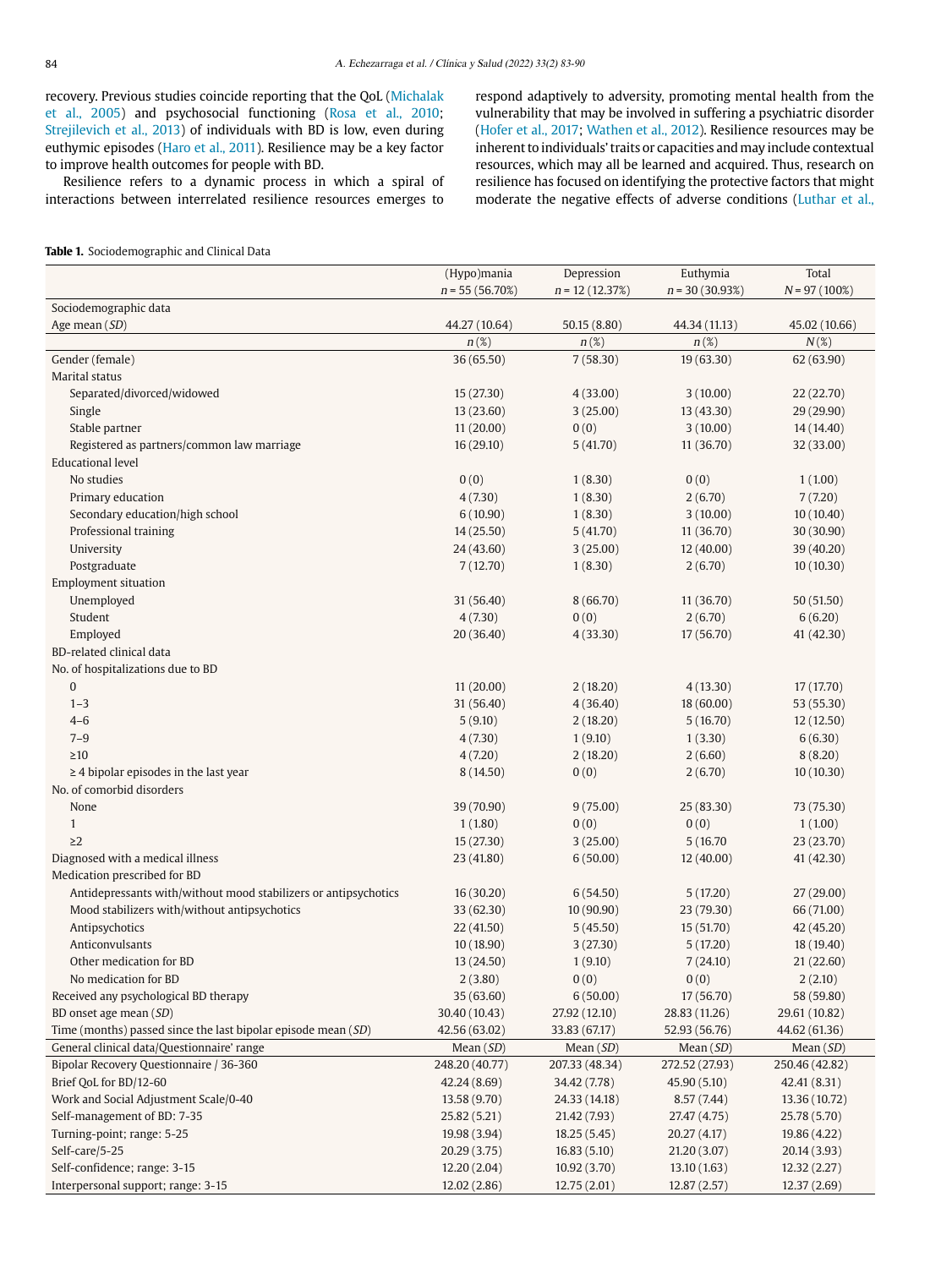2006). Previous studies have evidenced that individuals with BD and high levels of resilience reported better outcomes in recovery, QoL (Echezarraga et al., 2018; Lee et al., 2017), and psychosocial functioning (Bozikas et al., 2018; Echezarraga et al., 2018) compared to individuals with high BD and low levels of resilience. Specific resilience factors, such as self-care, self-confidence, and interpersonal support, have been reported by individuals who no longer present symptoms of BD as essential ingredients for their recovery (Echezarraga, Las Hayas et al., 2019).

Furthermore, previous findings have suggested the existence of important differences between bipolar mood episodes in QoL, occupational and psychosocial functioning, and personal recovery. Both manic and depressive episodes are more related to significantly poorer QoL (Votja et al., 2001) and psychosocial functioning (Rosa et al., 2010) than euthymic episodes. Furthermore, the greater the depressive symptomatology after episode remission, the lower the QoL (Michalak et al., 2005) and personal recovery (Dodd et al., 2017) in BD. These previous studies, although scarce, have considered the disorder-specific particularities of QoL, functioning, and personal recovery (see, for a review Michalak & Murray, 2010; Michalak et al., 2007).

Nonetheless, concerning previous health-related outcomes (e.g., QoL, functioning), research on BD has mainly focused on euthymic or clinically stable individuals (e.g., Özer et al., 2002) or, when including those in manic, hypomanic, or depressed episodes, clinicianreported assessments have been employed and/or has focused on bipolar episodes as predictors of clinical recovery outcomes such as the polarity of relapse (e.g., Calabrese et al., 2004) but not on selfreport measures or other mental health outcomes, such as personal recovery, QoL, or psychosocial functioning. Resilience has been proven a potential moderator of health-related outcomes, such as social functioning, in patients with BD (Bozikas et al., 2018). Nevertheless, to date, there has been no research focusing on the mechanisms or processes through which resilience might modify the damaging effects of bipolar mood episodes. Our present study aims to tackle this issue, by exploring the possible moderating role of resilience factors between bipolar mood episodes and health outcomes in BD. Thus, further studies are needed that delve into the relationship between resilience, BD mood episodes, and positive health outcomes. More research is needed to better understand the complex clinical course of BD and why some individuals with the same diagnosis report different health outcomes, which may be explained by the possible protective role of resilience factors. Shedding more light on the specific ways in which resilience might interact with bipolar mood episodes to improve individuals' mental health outcomes could aid in the prevention of the negative effects of bipolar episodes.

Therefore, this study aimed to explore whether health outcomes (i.e., QoL, personal recovery, work and psychosocial functioning) differ as a function of a person's bipolar mood episode. In addition to that, we also analyzed whether resilience factors predicted better health outcomes depending on bipolar mood episodes. First, we expected that individuals experiencing bipolar mood episodes of (hypo)mania and depression would present worse QoL, personal recovery, and functioning in contrast with those experiencing euthymic phases. Second, we hypothesized that specific resilience domains would have different moderating effects concerning each bipolar episode and associated health outcomes.

## **Method**

# **Participants**

The participants were recruited from nine public mental health services in the Basque Country (Spain) and non-governmental national BD associations. Inclusion criteria were having a diagnosis of BD confirmed by their therapist according to criteria of the Diagnostic and Statistical Manual of Mental Disorders (APA, 2000), being aged between 18 and 65 years, and being sufficiently fluent in Spanish. Exclusion criteria were having a clinically serious multi-organic disorder, acute psychosis, or cerebral organic deterioration that would prevent them from understanding the measures. Clinicians referred patients who met the previous study criteria to the researchers so that they could be requested to participate in the study. According to DSM-5 criteria, the mixed episode category is no longer considered to have diagnostic purposes (APA, 2013). Therefore, participants experiencing a mixed episode, according to the Spanish version of the Internal States Scale (ISS; Ruggero et al., 2004), were removed from the sample. The distinction between BD-I and BD-II was only made available by the therapist for a minority of the participating patients, leading to excluding these data from the analyses.

Initially, 113 individuals diagnosed with BD were included in the study, but 16 participants were removed for meeting the exclusion criteria of being in a mixed bipolar state. Thus, a total of 97 individuals (63.90% female, mean age =  $45.02$  years,  $SD = 10.66$ , range 19-65) took part in the study. All participants self-completed sociodemographic and clinical data (see Table 1). There were no significant differences in any of the sociodemographic variables of age,  $F(2, 94) = 1.60$ ,  $p = .21$ ; gender distribution,  $\chi^2(2) = 0.22$ ,  $p = .89$ ; marital status,  $\chi^2(8)$  = 11.90, p = .16; educational level,  $\chi^2(10)$  = 10.08,  $p = .43$ ; or employment status,  $\chi^2(4) = 4.08$ ,  $p = .28$ , between the groups of individuals with depression, (hypo)mania and euthymia. Sociodemographic and clinical data are presented in Table 1.

#### **Measures**

**Internal States Scale** (ISS). The ISS (Bauer et al., 2000) includes 15 self-report items that are designed to discriminate co-occurring manic and depressive symptoms among people diagnosed with BD. It is composed of four indexes: Activation, Depression, Wellbeing, and Perceived Conflict. We adjusted the time framework of the Spanish version (Ruggero et al., 2004) to the last two weeks and adapted the original Visual Analogue Scale (VAS) to a 10-point Likert-type scale that ranges from 1 (not at all/rarely) to 10 (very much so/much of the time) for simplicity. The scores from the first two indexes (Activation and Depression) were used to indicate whether participants were currently experiencing a euthymic ( $n = 30$ ), (hypo)manic ( $n = 55$ ), or depressed ( $n = 12$ ) mood state, as indicated by the authors (Bauer et al., 2000). In the present study, Cronbach's alphas were appropriate  $(\alpha_{\text{activation}} = .86, \alpha_{\text{depression}} = .71).$ 

**Resilience Questionnaire for Bipolar Disorder** (RBD). This questionnaire was developed to measure resilience in BD (Echezarraga et al., 2017), based on a previous qualitative study (Echezarraga, Las Hayas et al., 2019). The RBD consists of five domains of resilience that are specific to BD: (1) Self-Management of BD, which refers to a sense of personal agency in the strategies used to manage the disorder; (2) Turning-Point, consisting of a moment of feeling committed to moving out of their current adversities; (3) Self-Care, which deals with taking care of one's mental health through a balanced lifestyle; (4) Self-Confidence, consisting of maintaining attitudes of self-reliance and self-respect; and (5) Interpersonal Support, described as feeling cared for and loved by significant others. Each of these BD-specific resilience factors has shown unique direct and indirect effects in the explanation of recovery from BD (Echezarraga et al., 2018), indicating that different dimensions of resilience are worth considering separately when analyzing their indirect roles. The questionnaire consists of 23 items that are rated on a five-point Likert-type scale ranging from 1 (strongly disagree) to 5 (strongly agree). In the present study, Cronbach's alpha coefficients for the RBD subscales were .89 for Self-Management of BD, .81 for Turning-Point, .84 for Self-Care, .78 for Self-Confidence, and .74 for Interpersonal Support.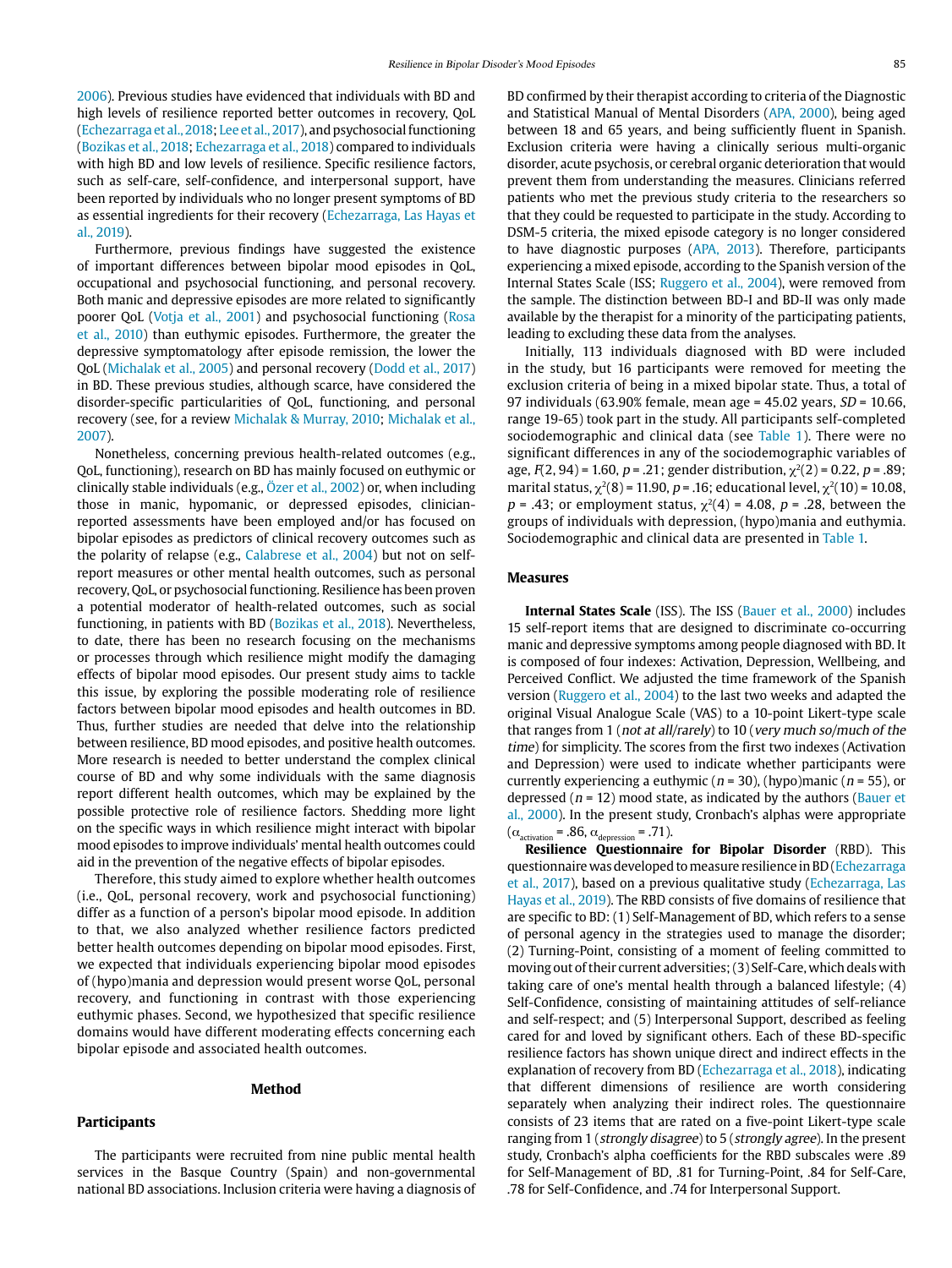| <b>Table 2.</b> Bivariate Correlation Coefficients between Study Variables |  |  |
|----------------------------------------------------------------------------|--|--|
|----------------------------------------------------------------------------|--|--|

|                                                            | Spearman's Bivariate Correlation Coefficients ( $N = 116$ ) |          |               |                                 |          |                  |                     |               |          |        |         |        |           |               |
|------------------------------------------------------------|-------------------------------------------------------------|----------|---------------|---------------------------------|----------|------------------|---------------------|---------------|----------|--------|---------|--------|-----------|---------------|
|                                                            |                                                             |          |               |                                 |          |                  |                     |               |          |        |         |        |           |               |
| 1. Self-Management of BD                                   |                                                             |          |               |                                 |          |                  |                     |               |          |        |         |        |           |               |
| 2. Turning-Point                                           | $.31***$                                                    |          |               |                                 |          |                  |                     |               |          |        |         |        |           |               |
| 3. Self-Care                                               | $.75***$                                                    | $.42***$ |               |                                 |          |                  |                     |               |          |        |         |        |           |               |
| 4. Self-Confidence                                         | $.58***$                                                    | $.37***$ | $.57***$      |                                 |          |                  |                     |               |          |        |         |        |           |               |
| 5. Interpersonal Support                                   | $.38***$                                                    | .18      | $.35***$      | $.30***$                        |          |                  |                     |               |          |        |         |        |           |               |
| 6. Quality of Life                                         | $.63***$                                                    | .16      | $.66***$      | $.52***$                        | $.27**$  |                  |                     |               |          |        |         |        |           |               |
| 7. Personal Recovery                                       | $.68***$                                                    | $.22*$   | $.70***$      | $.58***$                        | $.37***$ | $.74***$         |                     |               |          |        |         |        |           |               |
| 8. W. & P. Functioning Impairment                          | $-49***$                                                    | $-.14$   |               | $-0.55***$ $-0.42***$ $-0.29**$ |          | $-.76***-.61***$ |                     |               |          |        |         |        |           |               |
| 9. Age                                                     | $-17$                                                       | $-.08$   | $-.10$        | $-.17$                          | $-.21*$  | $-15$            | $-.16$              | .10           |          |        |         |        |           |               |
| 10. Gender                                                 | $-12$                                                       | $-.07$   | $-.21*$       | $-.04$                          | $-.14$   | $-.10$           | $-14$               | .14           | $-.03$   |        |         |        |           |               |
| 11. Educational level                                      | $.21*$                                                      | $-.02$   | $.19*$        | .14                             | $.20*$   | $.24***$         | $.29**$             | $-.23*$       | $-.07$   | $-.10$ |         |        |           |               |
| 12. BD onset age                                           | $-.01$                                                      | .04      | .08           | .01                             | .04      | .04              | $-.08$              | $-.09$        | $.54***$ | $-.03$ | $-.01$  |        |           |               |
| 13. Nr. of hospitalizations due to BD                      | $-.09$                                                      | $-16$    | $-.06$        | .06                             | $-.11$   | .08              | $-.07$              | $-.07$        | .03      | .16    | $-.06$  | $-.13$ |           |               |
| $14. \geq 4$ bipolar episodes in the last year             | $-.18$                                                      | .09      | $-.21*$       | $-.07$                          | $-.11$   | $-.28***-.17$    |                     | $.19*$        | $-.12$   | .09    | .06     | $-.04$ | $-.26***$ |               |
| 15. Nr. of comorbid disorders                              | $-.22*$                                                     | .06      | $-35*** -24*$ |                                 | $-.12$   |                  | $-.29***$ $-.38***$ | $.40***-.21*$ |          | $.19*$ | $-.03$  | $-.15$ | $-.18*$   | $.31***$      |
| 16. Time (months) passed since<br>the last bipolar episode | $.28**$                                                     | $-.40$   | $.21*$        | $-.06$                          | .11      | $.29**$          | $.22*$              | $-.31***$ .10 |          | .00.   | $.27**$ | .13    | $-.28**$  | $-.27***-.11$ |

Note. Abbreviation W. & P. functioning impairment = work and psychosocial functioning impairment.

 $**p* ≤ .05, ***p* ≤ .01, ****p* ≤ .001.$ 

**Brief Quality of Life in Bipolar Disorder** (Brief-QoL.BD). We used the Spanish version (Morgado et al., 2015) of the Brief-QoL. BD (Michalak & Murray, 2010). It is a BD-specific self-report of QoL with 12 items and one total score. The items are rated on a five-point Likert-type scale ranging from 1 (strongly disagree) to 5 (strongly agree). The Cronbach's alpha in the present study was .86.

**Bipolar Recovery Questionnaire** (BRQ). It is a 36-item BD-specific self-report questionnaire that assesses personal recovery (Jones et al., 2013). Echezarraga et al. (2017) translated the BRQ from English to Spanish, also adapting the original VAS to a 10-point Likert-type scale that ranges from 1 (strongly disagree) to 10 (strongly agree). In the present study, Cronbach's alpha was .90.

**Work and Social Adjustment Scale** (WSAS). It is a self-report measure of the experiential impairment caused by an identified problem in several areas of daily-life functioning (e.g., ability to work, social leisure, and close relationships). It is composed of five items that are rated on a nine-point scale ranging from 0 (not at all) to 8 (very severely), where higher scores indicate higher impairment in work and psychosocial adjustment attributable to an identified problem (Mundt et al., 2002). We used the Spanish validation that adapted the WSAS to BD (Echezarraga, Calvete et al., 2019). In the current study, Cronbach's alpha was .86.

#### **Procedure**

The study received approval from the Clinical Research of Basque Country's Ethics Committee (Spain) (Internal code: [masked for review]). Participants completed the questionnaires in their mental health center, at their homes, or online. All participants signed an informed consent form before completing the assessment.

#### **Statistical Analyses**

Statistical analyses were performed on IBM SPSS Statistics for Windows (Version 26). Normality was tested by means of Kolmogorov-Smirnov test. Accordingly, non-parametric correlations were analyzed. Multiple regression analyses were performed to evaluate the predictive role of each resilience domain and bipolar mood type for three separate mental health outcome variables: QoL, personal recovery, and work and psychosocial functioning impairment. Separate multiple regression analyses were performed for each mental health outcome variable and each resilience domain. The bipolar episode was indicated with dummy coding for (hypo)mania and depression, and with euthymia set as the reference category. Thus, to build the model, firstly, resilience domains and bipolar episodes were included (Step 1). Then, to analyze the moderating role of each resilience domain in the relationship between bipolar mood episodes and mental health outcomes, the interaction terms ("Hypo)mania x Resilience" and "Depression x Resilience" were entered (Step 2).

#### **Results**

Spearman's bivariate correlations are reported in Table 2. The higher effect sizes for BD-related clinical variables were found for the number of comorbid disorders and time passed (in months) since the last bipolar episode with resilience factors and with health-related outcomes (i.e., QoL, personal recovery, and impairment in work and psychosocial functioning). Nevertheless, as these effect sizes were small to medium ( $Rs = .19-.40$ ), we did not include them as covariates in the first stage of regression analyses.

As shown in Table 3, (hypo)manic and depressive mood episodes, in contrast to the euthymic phase, were negatively associated with QoL and personal recovery, and positively associated with work and psychosocial functioning impairment. The resilience domains of selfmanagement of BD and self-care were positively associated with personal recovery but had no significant relationship with the other mental health outcomes.

The interaction between being in a (hypo)manic episode and self-management of BD significantly predicted better personal recovery (see Table 3). Figure 1a presents the moderating role of selfmanagement of BD in the relationship between (hypo)manic mood (compared to euthymic phase) and personal recovery. Figure 1a shows that the negative association between a (hypo)manic episode and personal recovery is weakest when levels of self-management of BD are higher. Besides, the interactions between (hypo)mania/ depression and self-confidence significantly predicted work and psychosocial functioning impairment (see Table 3). As shown in Figures 1b and 1c, the positive association between (hypo)mania/ depression and work and psychosocial functioning impairment are weakest when self-confidence is higher. There was also a marginally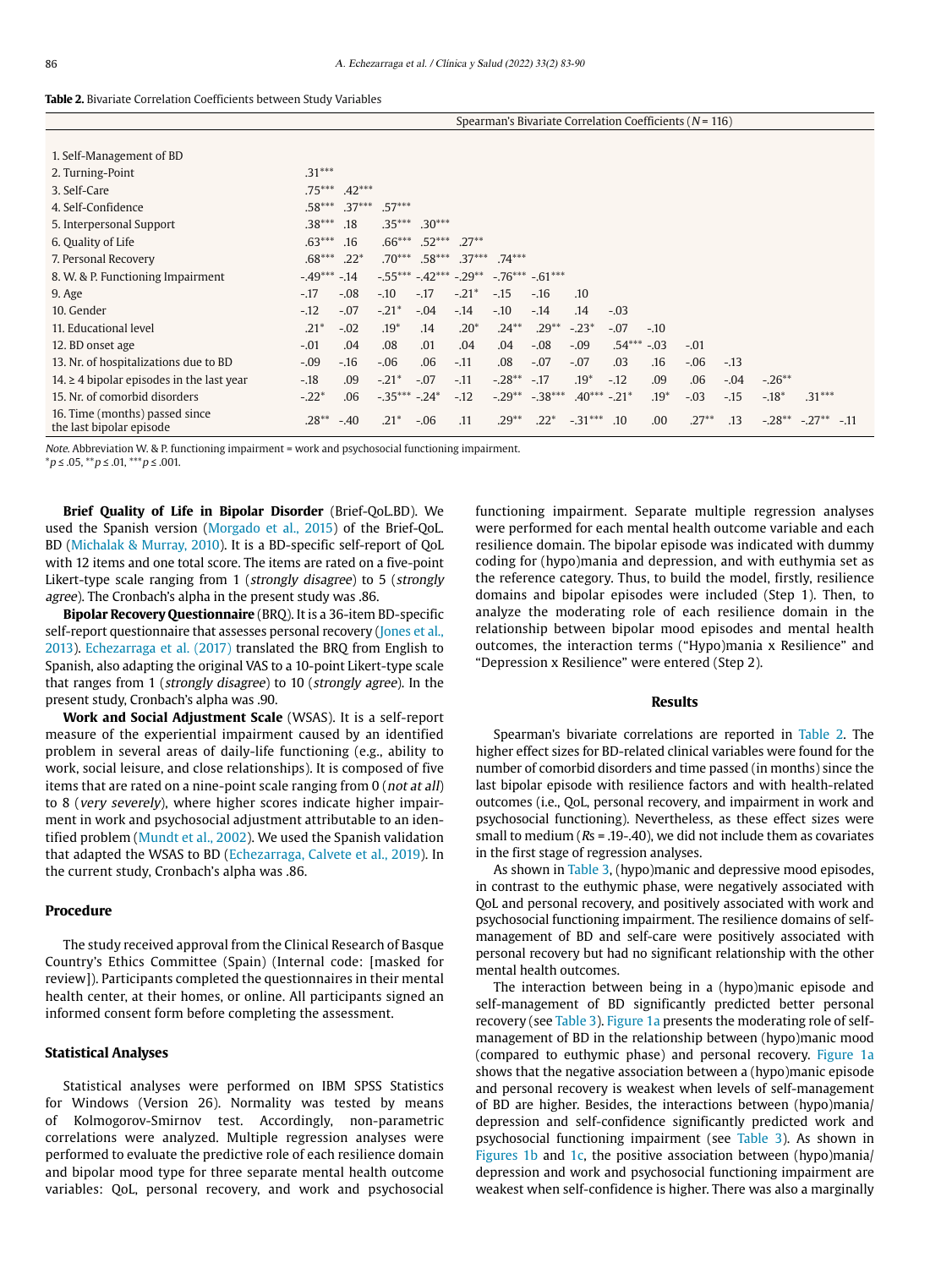| Outcome Variable                  |                |                                   | Quality of Life ( $N = 96$ )          |                                    | Personal Recovery ( $N = 95$ )                                                | Work and Psychosocial Functioning<br>Impairment $(N = 97)$ |                                    |                                        |                                                     |  |
|-----------------------------------|----------------|-----------------------------------|---------------------------------------|------------------------------------|-------------------------------------------------------------------------------|------------------------------------------------------------|------------------------------------|----------------------------------------|-----------------------------------------------------|--|
|                                   | B(SE)          | $\beta$                           | t(p)                                  | B(SE)                              | β                                                                             | t(p)                                                       | B(SE)<br>β                         |                                        | t(p)                                                |  |
| Step 1                            |                |                                   | $R^2$ = .35, $F(3, 92)$ = 16.28***    |                                    |                                                                               | $R^2$ = .55, $F(3, 91)$ = 36.48***                         |                                    | $R^2$ = .31, $F(3, 93)$ = 13.72***     |                                                     |  |
| Self-Management of BD (SM)        | 1.82(1.54)     | .22                               | 1.18(.24)                             | 15.53(6.69)                        | .36                                                                           | $2.32(.02)^*$                                              | $-0.47(2.04)$                      | $-.04$                                 | $-0.23(0.82)$                                       |  |
| (Hypo)mania                       | $-3.49(1.68)$  | $-.21$                            | $-2.08(.04)^*$                        | $-22.07(7.31)$                     | $-.26$                                                                        | $-3.02(.00)$ ***                                           | 5.46(2.21)                         | .25                                    | $2.47(.02)^{*}$                                     |  |
| Depression                        | $-8.71(2.59)$  | $-35$                             | $-3.37(.00)$ ***                      | $-41.93(11.14)$                    | $-.33$                                                                        | $-3.76(0.00)$ ***                                          | 12.75(3.42)                        | .39                                    | $3.73(0.00)$ ***                                    |  |
| Step 2                            |                |                                   | $\Delta R^2$ = .02, $F(2, 90)$ = 1.33 |                                    |                                                                               | $\Delta R^2$ = .02, $F(2, 89)$ = 2.00                      |                                    | $\Delta R^2$ = .03, $F(2, 91)$ = 1.85  |                                                     |  |
| SM * (Hypo)mania                  | 2.94(1.86)     | .24                               | 1.59(0.12)                            | 16.05(8.04)                        | .25                                                                           | $2.00(.05)^*$                                              | $-4.64(2.45)$                      | $-.29$                                 | $-1.89(.06)$                                        |  |
| SM <sup>*</sup> Depression        | 1.38(2.15)     | .09                               | 0.64(0.52)                            | 10.49(9.26)                        | .13                                                                           | 1.13(.26)                                                  | $-3.98(2.85)$                      | $-.19$                                 | $-1.40(0.17)$                                       |  |
| Step 1                            |                |                                   | $R^2$ = .18, $F(3, 92)$ = 6.92***     |                                    |                                                                               | $R^2$ = .25, $F(3, 91)$ = 9.94***                          |                                    | $R^2$ = .21, $F(3, 93)$ = 8.22***      |                                                     |  |
| Turning-Point                     | $-1.00(1.38)$  | $-.12$                            | $-0.73(0.47)$                         | 2.92(6.82)                         | .07                                                                           | 0.43(.67)                                                  | $-0.87(1.75)$                      | $-.08$                                 | $-0.50(.62)$                                        |  |
| (Hypo)mania                       | $-3.80(1.73)$  | $-.23$                            | $-2.19(.03)^{*}$                      | $-24.00(8.69)$                     | $-.28$                                                                        | $-2.76(.01)$ **                                            | 4.95(2.20)                         | .23                                    | $2.25(.03)^*$                                       |  |
| Depression                        | $-10.78(2.69)$ | $-.43$                            | $-4.01(.00)$ ***                      | $-56.72(13.40)$                    | $-.44$                                                                        | $-4.23(0.00)$ ***                                          | 13.92 (3.43)                       | .43                                    | $4.06(.00)$ ***                                     |  |
| Step 2                            |                |                                   | $\Delta R^2$ = .02, $F(2, 90)$ = 1.33 |                                    |                                                                               | $\Delta R^2$ = .02, $F(2, 89)$ = 1.32                      |                                    | $\Delta R^2$ = .02, $F(2, 91)$ = 1.16  |                                                     |  |
| Turning-Point * (Hypo)mania       | 2.61(1.75)     | .23                               | 1.49(0.14)                            | 2.81(8.65)                         | .05                                                                           | 0.33(0.75)                                                 | 0.42(2.21)                         | .03                                    | 0.19(.85)                                           |  |
| Turning-Point * Depression        | 2.88(2.19)     | .17                               | 1.31(0.19)                            | 16.78 (10.86)                      | .19                                                                           | 1.55(0.13)                                                 | $-3.40(2.79)$                      | $-15$                                  | $-1.22(0.23)$                                       |  |
| Step 1                            |                |                                   | $R^2$ = .43, $F(3, 92)$ = 23.27***    |                                    | $R^2$ = .53, $F(3, 91)$ = 34.67***                                            |                                                            | $R^2$ = .37, $F(3, 93)$ = 18.17*** |                                        |                                                     |  |
| Self-Care                         | 2.76(1.56)     | .32                               | 1.76(.08)                             | 22.21 (7.98)                       | .50                                                                           | $2.78(.01)$ **                                             | $-1.92(2.13)$                      | $-.17$                                 | $-0.90(.37)$                                        |  |
| (Hypo)mania                       | $-3.49(1.57)$  | $-.21$                            | $-2.23(.03)^*$                        | $-18.91(7.73)$                     | $-.22$                                                                        | $-2.45(.02)^{*}$                                           | 5.21(2.12)                         | .24                                    | $2.46(.02)^{*}$                                     |  |
| Depression                        | $-7.82(2.48)$  | $-.31$                            | $-3.15(.00)$ ***                      | $-38.56(11.94)$                    | $-.30$                                                                        | $-3.23(0.00)$ ***                                          | 11.49(3.38)                        | .36                                    | 3.41 $(.00)$ ***                                    |  |
| Step 2                            |                |                                   | $\Delta R^2$ = .02, $F(2, 90)$ = 1.42 |                                    |                                                                               | $\Delta R^2$ = 00, $F(2, 89)$ = 0.36                       |                                    | $\Delta R^2$ = .02., $F(2, 91)$ = 1.35 |                                                     |  |
| Self-Care * (Hypo)mania           | 2.85(1.82)     | .24                               | 1.57(0.12)                            | 6.99(9.14)                         | .11                                                                           | 0.76(.45)                                                  | $-4.06(2.48)$                      | $-.26$                                 | $-1.64(0.11)$                                       |  |
| Self-Care * Depression            | 1.02(2.18)     | .06                               | 0.47(.64)                             | 2.36(10.76)                        | .03                                                                           | 0.22(.83)                                                  | $-3.19(2.97)$                      | $-.14$                                 | $-1.07(0.29)$                                       |  |
| Step 1                            |                |                                   | $R^2$ = .35, $F(3, 92)$ = 16.14***    |                                    |                                                                               | $R^2$ = .44, $F(3, 91)$ = 23.83***                         |                                    | $R^2$ = .31, $F(3, 93)$ = 13.63***     |                                                     |  |
| Self-Confidence                   | 1.05(1.87)     | .12                               | 0.56(.58)                             | 17.92 (9.74)                       | .39                                                                           | 1.84(.07)                                                  | 1.27(2.46)                         | .11                                    | 0.52(.61)                                           |  |
| (Hypo)mania                       | $-3.54(1.75)$  | $-.21$                            | $-2.02(.05)^*$                        | $-16.99(8.94)$                     | $-.20$                                                                        | $-1.90(.06)$                                               | 5.92(2.30)                         | .28                                    | $2.57(.01)$ **                                      |  |
| Depression                        | $-9.57(2.53)$  | $-.38$                            | $-3.79(0.00)$ ***                     | $-45.92(12.60)$                    | $-.36$                                                                        | $-3.65$ $(.00)$ ***                                        | 13.79(3.33)                        | .43                                    | $4.14(.00)$ ***                                     |  |
| Step 2                            |                |                                   | $\Delta R^2$ = .03, $F(2, 90)$ = 2.03 |                                    |                                                                               | $\Delta R^2$ = .00, $F(2, 89)$ = .16                       |                                    |                                        | $\Delta R^2$ = .04, $F(2, 91)$ = 2.82 <sup>ms</sup> |  |
| Self-Confidence * (Hypo)<br>mania | 4.16(2.16)     | .32                               | 1.92(.00)                             | 6.35(11.12)                        | .09                                                                           | 0.57(.57)                                                  | $-6.03(2.85)$                      | $-.36$                                 | $-2.11(.04)^*$                                      |  |
| Self-Confidence * Depression      | 2.12(2.29)     | .14                               | 0.92(0.36)                            | 5.07 (11.70)                       | .07                                                                           | 0.43(.67)                                                  | $-6.82(3.03)$                      | $-.34$                                 | $-2.25(.03)^{*}$                                    |  |
| Step 1                            |                | $R^2$ = .21, $F(3, 92)$ = 8.12*** |                                       | $R^2$ = .35, $F(3, 91)$ = 16.21*** |                                                                               |                                                            | $R^2$ = .26, $F(3, 93)$ = 10.95*** |                                        |                                                     |  |
| Interpersonal Support (IS)        | 0.22(1.56)     | .03                               | 0.14(.89)                             | 6.73(7.23)                         | .14                                                                           | 0.93(0.35)                                                 | $-1.30(1.95)$                      | $-.11$                                 | $-0.67$ (.51)                                       |  |
| (Hypo)mania                       | $-3.44(1.76)$  | $-.21$                            | $-1.96(.05)^{*}$                      | $-22.64(8.21)$                     | $-.26$                                                                        | $-2.76(.01)$ **                                            | 4.51(2.18)                         | .21                                    | $2.07(.04)^*$                                       |  |
| Depression                        | $-12.12(2.68)$ | $-.49$                            | $-4.53(0.00)$ ***                     | $-69.14(12.44)$                    | $-.54$                                                                        | $-5.56(.00)$ ***                                           | 16.71 (3.34)                       | .52                                    | $5.01(.00)$ ***                                     |  |
| Step 2                            |                |                                   | $\Delta R^2$ = .01, $F(2, 90)$ = .72  |                                    | $\Delta R^2$ = .01, $F(2, 91)$ = .76<br>$\Delta R^2$ = .03, $F(2, 89)$ = 1.84 |                                                            |                                    |                                        |                                                     |  |
| IS * (Hypo)mania                  | 1.97(1.87)     | .18                               | 1.05(.30)                             | 15.86 (8.94)                       | .25                                                                           | 1.77(.08)                                                  | $-2.10(2.33)$                      | $-.15$                                 | $-0.90(0.37)$                                       |  |
| IS * Depression                   | 3.30(3.60)     | .10                               | 0.92(.36)                             | 21.85 (16.66)                      | .13                                                                           | 1.31(0.19)                                                 | $-5.05(4.49)$                      | $-.12$                                 | $-1.13(.26)$                                        |  |

**Table 3.** Multiple Regression Analyses Evaluating the Moderating Role of Resilience in the Relationships between (Hypo)manic and Depressive Mood States and Quality of Life, Personal Recovery and Work and Psychosocial Functioning Impairment

 $**p* \le .05. ***p* \le .01.****p* \le .001.$ 

significant ( $p = .06$ ) interaction term between self-confidence and (hypo)mania in the model predicting QoL (see Table 3).

#### **Discussion**

The present study shows that being in a (hypo)manic or depressive mood episode, compared to a euthymic phase, was associated with lower QoL and personal recovery, and higher work and psychosocial functioning impairment. This is consistent with previous studies finding that bipolar episodes—both (hypo)manic and depressive have adverse effects on QoL (Votja et al., 2001), and functioning (Rosa et al., 2010), and that depressive episodes predict worse personal recovery (Dodd et al., 2017).

The results of the present study also indicate that certain aspects of BD-specific resilience can moderate the negative effects of BD mood episodes on wellbeing. The self-confidence dimension of resilience was the most prominent moderator in the relationship both between hypo(mania) and depression and work and psychosocial functioning impairment. The positive associations between depression and hypo(mania) and functional impairment were weakest when participants reported high scores on selfconfidence. In a previous qualitative study, bipolar individuals who were functioning outstandingly well also indicated that self-efficacy strategies moderated the disorder's damaging effect on their functioning (Michalak et al., 2007). Especially, to improve work and psychosocial functioning, it was key to keep self-confidence high while in (hypo)manic episodes and to increase it while in depressive episodes. Therefore, self-confidence would be an aspect to try to keep track of, especially in the previous phases of (hypo)mania or during it. A similar effect, although marginally significant, was observed for the negative association from the interaction between self-confidence and hypo(mania) to QoL.

Moreover, the BD-self-management domain of resilience moderated the negative association between (hypo)mania and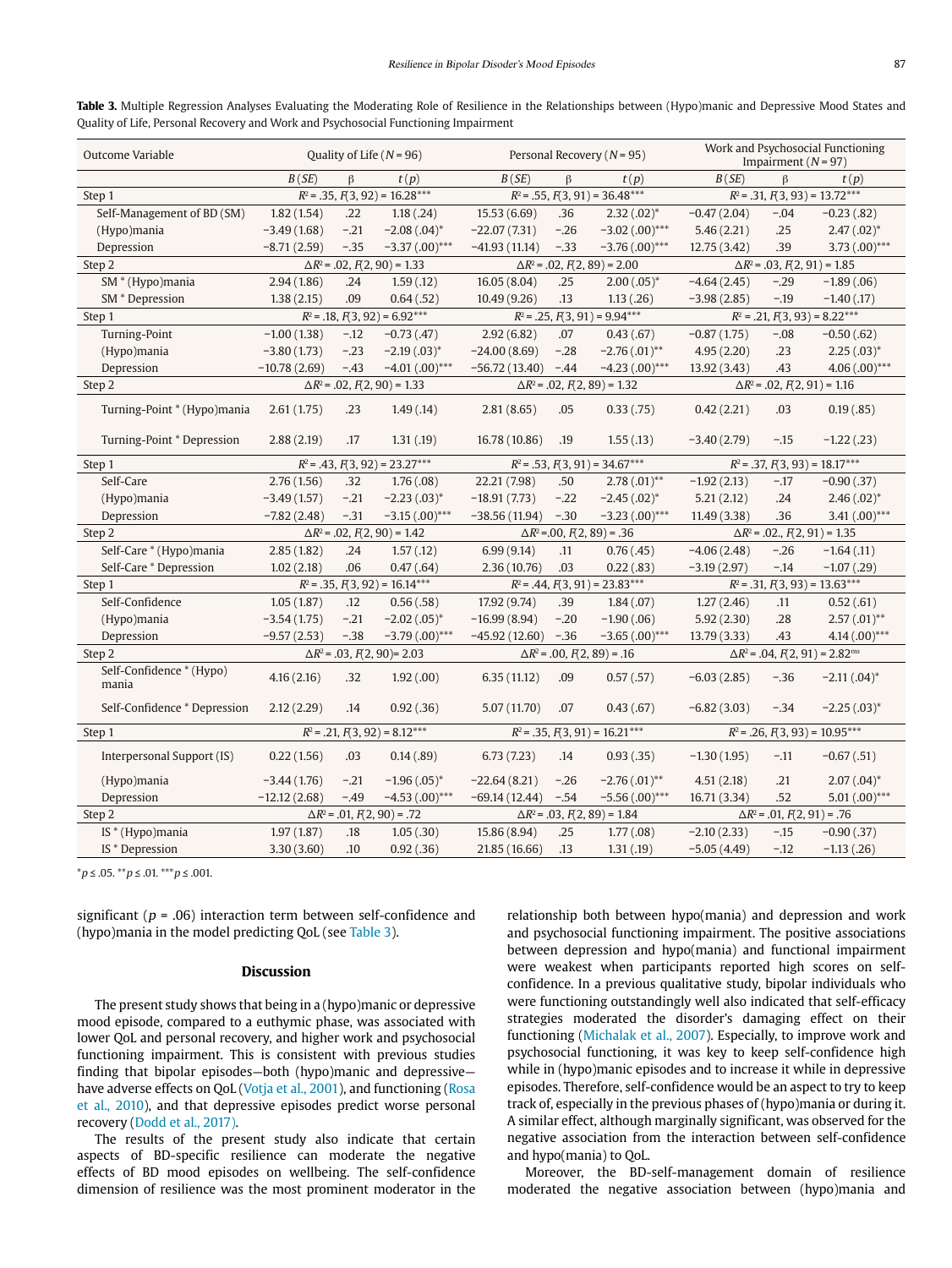personal recovery. Individuals in a (hypo)manic episode who scored high in self-management of BD obtained higher personal recovery scores compared to those who scored low in self-management. However, this resilience domain was not associated with personal recovery for participants in a euthymic phase. According to previous literature, self-management and self-care (i.e., sleep, rest, exercise, and diet) are wellbeing strategies that help people with BD to selfmanage their symptoms (Miklowitz, 2008; Russell & Browne, 2005; Suto et al., 2010). Therefore, self-management strategies focusing on the core areas impaired by the (hypo)manic episode could be of great relevance to enhance personal recovery. In the current study, the resilience domain of BD-self-management predicted better personal recovery for those in a (hypo)manic episode, in contrast with those in a euthymic phase. This might be surprising at first, as selfmanagement has been positively associated with wellbeing in people diagnosed with BD. However, resilience involves many processes that are deployed when the adversity is strong enough to imply a significant threat to healthy functioning (Riley & Masten, 2005). Thus, this resilience domain works better when the symptomatology is highly pronounced in contrast to when there are no symptoms or they are less threatening to health.



**Figure 1.** Moderating Roles of Self-management of BD and Self-confidence between (Hypo)manic and/or Depressive State and Personal Recovery or Functional Impairment.

Subjects with BD may overestimate their self-confidence and selfmanagement during (hypo)manic episodes and may underestimate them during depressive episodes. For example, subjects in a (hypo) manic episode mistakenly perceive that they have greater BD selfmanagement capacity, and feel that they are more capable and selfsufficient to cope successfully with the difficulties associated with BD (Echezarraga, Las Hayas et al., 2019). However, the reality may not be a real increase in their self-management capacity, but an exaggerated perception of their capacity as a consequence of their (hypo)manic episode. Alternatively, resilience, specifically self-confidence and selfmanagement of BD, may have been generated in individuals who, due to the experienced course of their disorder, could pay more attention to the energy drain, the risks, and impairments from hypomanic episodes—such as their possible escalation into mania—, which could lead them to feelings of shame and guilt (Fletcher et al., 2013). We propose that the knowledge—based on their previous experience of the detrimental effects that bipolar episodes may imply for their mental health and lives may prevent attenuating the forthcoming (hypo)manic episodes in patients with high self-management of BD. Notwithstanding, bidirectional associations between the perception of self-confidence and self-management of BD and bipolar episodes should be especially considered in long-term functional impairment and QoL outcomes.

Finally, both BD-self-management and self-care were associated with higher scores on personal recovery. This finding is congruent with previous studies demonstrating that resilience is related to personal recovery (Echezarraga et al., 2018). Similarly, people with BD have indicated that illness management strategies are a crucial factor for smooth functioning despite their disorder (Michalak et al., 2007).

Resilience was not directly associated with QoL or with work and psychosocial functioning impairment, in contrast to previous findings (Bozikas et al., 2018; Hofer et al., 2017). It should be noted that the present study used a BD-specific resilience measure that allowed us to analyze the differential effects of separate resilience components in syndromic patients, thereby advancing knowledge of protective factors during bipolar episodes, unlike previous research analyzing generic resilience in subsyndromal bipolar patients (Bozikas et al., 2018; Hofer et al., 2017).

The study is not exempt from limitations. We did not ensure the diagnosis of patients coming from non-governmental national BD associations with a clinical interview, and we did not distinguish between participants' bipolar diagnosis type (i.e., BD-I or BD-II). Bipolar mood episodes were determined based on self-rated internal symptomatic state, which may have been influenced by patients' current mood bias (Judd et al., 2005), and thus not following the same clinician-assessed criteria for categorization within a certain bipolar episode. For example, individuals experiencing (hypo)mania may have underestimated their vulnerabilities and overestimated their mental health status and resilience levels (Fletcher et al., 2013). Also, this study did not assess the type of BD treatment participants were receiving or whether they had comorbid psychiatric diagnoses. Despite of the fact that the study relies exclusively on self-reported measures, in the absence of enough physician-administered assessments of symptomatic state, previous studies have provided similar findings for clinician-versus patient-reports of patients' healthrelated outcomes (Votja et al., 2001). In fact, there appears to be a correspondence between patients' self-estimation of their internal symptomatologic state and their clinical recovery in terms of symptom severity and functioning impairment (e.g., Jones et al., 2006). Patients' subjective perspective is also of interest. Another limitation was the high number of analyses carried out, given the small size of the sample. Forthcoming research should replicate the study with larger samples. Future studies should include BDrelated variables, such as the number of episodes, comorbidity, and illness duration, as possible covariates to explore the associations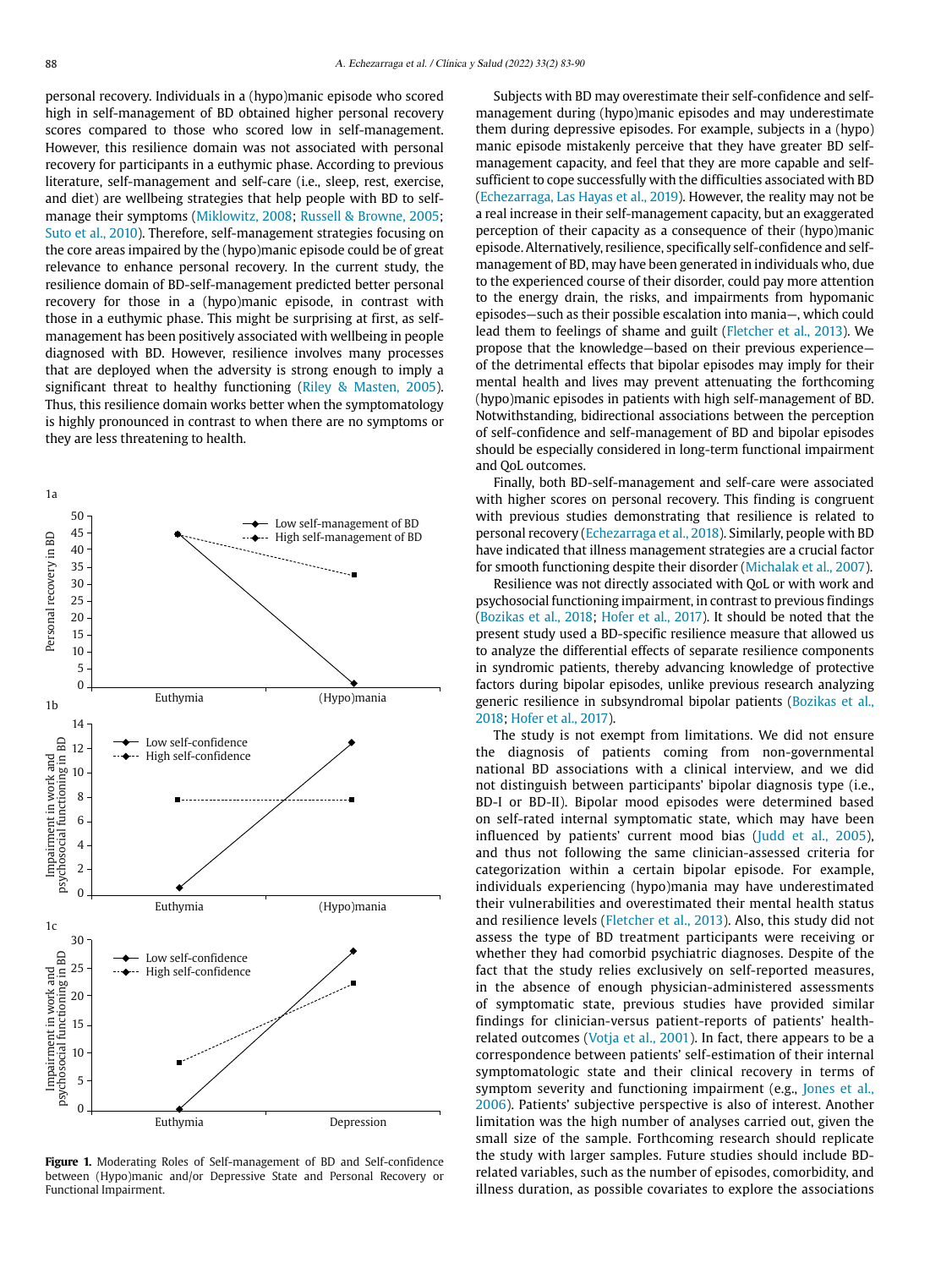between BD mood episodes and QoL, personal recovery, and impairment in work and psychosocial functioning. Forthcoming studies should obtain more homogeneous groups for each bipolar mood state category, which might increase the statistical power. In addition, in the current study, living with BD was considered a stressful experience per se, as it impacts all life areas, such as work and psychosocial functioning. Nonetheless, for a more precise evaluation, future studies might also include a measure of stress perception to control for its effect. Finally, note that the crosssectional methodology prevents us from inferring causal and predictive relationships.

## **Conclusion**

The findings of the present study support the controversial fact that (hypo)manic episodes are not synonymous with increased wellbeing. In fact, both (hypo)manic and depressive mood states predicted worse QoL, personal recovery, and psychosocial functioning. Furthermore, by providing evidence of protective factors that may contribute to the improvement of the illness course (i.e., salutogenic approach), we complement the pathogenic focus of previous studies that have investigated factors precipitating bipolar episodes (e.g., Proudfoot et al., 2011). Our results showed that resilience, especially self-management of BD, plays a protective role. Individuals may show better treatment adherence if they feel they have more control over the management of their disorder. For example, individuals may be encouraged to increase self-management and self-confidence when considering risky behaviors and the severe impact of manic episodes. Moreover, considering the protective role of resilience together with the fact that the risk of relapse and hospitalizations increase with each episode (Goldberg et al., 2005), therapeutic interventions for BD could be more effective if they focus on resilience.

#### **Conflict of Interest**

The authors of this article declare no conflict of interest.

#### **Acknowledgements**

We appreciate the assistance from Ana Maria González-Pinto in sample recruitment. We are indebted to the people that gave their time to participate in this study.

#### **References**

- American Psychiatric Association (APA, 2000). Diagnostic and statistical manual of mental disorders (4th ed., text revision). American Psychiatric Association.<https://doi.org/10.1176/appi.books.9780890423349>
- American Psychiatric Association (APA, 2013). Diagnostic and statistical manual of mental disorders (5th ed.). American Psychiatric Association. <https://doi.org/10.1176/appi.books.9780890425596.744053>
- Bauer, M. S., Vojta, C., Kinosian, B., Altshuler, L., & Glick, H. (2000). The Internal State Scale: Replication of its discriminating abilities in a multisite, public sector sample. Bipolar Disorders, 2(4), 340-346. <https://doi.org/10.1034/j.1399-5618.2000.020409.x>
- Bozikas, V. P., Parlapani, E., Ntouros, E., Bargiota, S. I., Floros, G., Nazlidou, E. I., & Garyfallos, G. (2018). Resilience predicts social functioning in clinically stable patients with bipolar disorder. Journal of Nervous and Mental Disease, 206(7), 567-574. [https://doi.org/10.1097/](https://doi.org/10.1097/NMD.0000000000000843) [NMD.0000000000000843](https://doi.org/10.1097/NMD.0000000000000843)
- Calabrese, J. R., Vieta, E., El-Mallakh, R., Findling, R. L., Youngstrom, E. A., Elhaj, O., Gajwani, P., & Pies, R. (2004). Mood state at study entry as predictor of the polarity of relapse in bipolar disorder. Biological Psychiatry, 56(12), 957-963. [https://doi.org/10.1016/j.](https://doi.org/10.1016/j.biopsych.2004.09.022) [biopsych.2004.09.022](https://doi.org/10.1016/j.biopsych.2004.09.022)
- Dodd, A. L., Mezes, B., Lobban, F., & Jones, S. H. (2017). Psychological mechanisms and the ups and downs of personal recovery in bipolar disorder. British Journal of Clinical Psychology, 56(3), 310-328. [https://](https://doi.org/10.1111/bjc.12140) [doi.org/10.1111/bjc.12140](https://doi.org/10.1111/bjc.12140)
- Echezarraga, A., Calvete, E., González-Pinto, A. M., & Las Hayas, C. (2018). Resilience dimensions and mental health outcomes in bipolar disorder in a follow-up study. Stress and Health, 34(1), 115-126. [https://doi.](https://doi.org/10.1002/smi.2767) [org/10.1002/smi.2767](https://doi.org/10.1002/smi.2767)
- Echezarraga, A., Calvete, E., & Las Hayas, C. (2019). Validation of the Spanish version of the Work and Social Adjustment Scale in a sample of individuals with bipolar disorder. Journal of Psychosocial Nursing and Mental Health Services, 57(5), 44-51. [https://doi.](https://doi.org/10.3928/02793695-20181128-02) [org/10.3928/02793695-20181128-02](https://doi.org/10.3928/02793695-20181128-02)
- Echezarraga, A., Las Hayas, C., Calvete, E., González-Pinto, A. M., & Jones, S. (2019). Resilience process in bipolar disorder from the views of patients and health professionals. Revista Argentina de Clinica Psicológica, 28(5), 794-807.<https://doi.org/10.24205/03276716.2019.1125>
- Echezarraga, A., Las Hayas, C., González-Pinto, A. M., & Jones, S. (2017). The Resilience Questionnaire for Bipolar Disorder: Development and validation. Archives of Psychiatric Nursing, 31(4), 376-385. [https://doi.](https://doi.org/10.1016/j.apnu.2017.04.010) [org/10.1016/j.apnu.2017.04.010](https://doi.org/10.1016/j.apnu.2017.04.010)
- Fletcher, K., Parker, G., Paterson, A., & Synnott, H. (2013). High-risk behaviour in hypomanic states. Journal of Affective Disorders, 150(1), 50-56. <https://doi.org/10.1016/j.jad.2013.02.018>
- Goldberg, J. F., Garno, J. L., & Harrow, M. (2005). Long-term remission and recovery in bipolar disorder: A review. Current Psychiatry Reports, 7(6), 456-461. <https://doi.org/10.1007/s11920-005-0067-7>
- Haro, J. M., Reed, C., Gonzalez-Pinto, A., Novick, D., Bertsch, J., & Vieta, E. (2011). 2-year course of bipolar disorder type I patients in outpatient care: Factors associated with remission and functional recovery. European Neuropsychopharmacology, 21(4), 287-293. [https://doi.](https://doi.org/10.1016/j.euroneuro.2010.08.001) [org/10.1016/j.euroneuro.2010.08.001](https://doi.org/10.1016/j.euroneuro.2010.08.001)
- Hofer, A., Mizuno, Y., Wartelsteiner, F., Wolfgang Fleischhacker, W., Frajo-Apor, B., Kemmler, G., Mimura, M., Pardeller, S., Sondermann, C., Suzuki, T., Welte, A., & Uchida, H. (2017). Quality of life in schizophrenia and bipolar disorder: The impact of symptomatic remission and resilience. European Psychiatry, 46(2017), 42-47. [https://doi.org/10.1016/j.](https://doi.org/10.1016/j.eurpsy.2017.08.005) [eurpsy.2017.08.005](https://doi.org/10.1016/j.eurpsy.2017.08.005)
- Jones, S., Mulligan, L. D., Higginson, S., Dunn, G., & Morrison, A. P. (2013). The Bipolar Recovery Questionnaire: Psychometric properties of a quantitative measure of recovery experiences in bipolar disorder. Journal of Affective Disorders, 147(1-3), 34-43. [https://doi.](https://doi.org/10.1016/j.jad.2012.10.003) [org/10.1016/j.jad.2012.10.003](https://doi.org/10.1016/j.jad.2012.10.003)
- Jones, S. H., Tai, S., Evershed, K., Knowles, R., & Bentall, R. (2006). Early detection of bipolar disorder: A pilot familial high-risk study of parents with bipolar disorder and their adolescent children. Bipolar Disorders, 8(4), 362-372. <https://doi.org/10.1111/j.1399-5618.2006.00329.x>
- Judd, L. L., Akiskal, H. S., Schettler, P. J., Endicott, J., Leon, A. C., Solomon, D. A., Coryell, W., Maser, J. D., & Keller, M. B. (2005). Psychosocial disability in the course of bipolar I and II disorders: A prospective, comparative, longitudinal study. Archives of General Psychiatry, 62(12), 1322-1330. <https://doi.org/10.1001/archpsyc.62.12.1322>
- Kendall, T., Morriss, R., Mayo-Wilson, E., & Marcus, E. (2014). Assessment and management of bipolar disorder: Summary of updated NICE guidance. BMJ, 349, g5673-g5677. <https://doi.org/10.1136/bmj.g5673>
- Lee, D., Cha, B., Park, C.-S., Kim, B.-J., Lee, C.-S., Lee, S.-J., Seo, J.-Y., Cho, Y. A., Ha, J. H., & Choi, J.-W. (2017). Effects of resilience on quality of life in patients with bipolar disorder. Journal of Affective Disorders, 207, 434-441. <https://doi.org/10.1016/J.JAD.2016.08.075>
- Luthar, S. S., Sawyer, J. A., & Brown, P. J. (2006). Conceptual issues in studies of resilience: Past, present, and future research. Annals of the New York Academy of Sciences, 1094(1), 105-115. [https://doi.org/10.1196/](https://doi.org/10.1196/annals.1376.009) [annals.1376.009](https://doi.org/10.1196/annals.1376.009)
- Michalak, E. E., & Murray, G. (2010). Development of the QoL.BD: A disorderspecific scale to assess quality of life in bipolar disorder. Bipolar Disorders, 12(7), 727-740. <https://doi.org/10.1111/j.1399-5618.2010.00865.x>
- Michalak, E. E., Yatham, L. N., & Lam, R. W. (2005). Quality of life in bipolar disorder: A review of the literature. Health and Quality of Life Outcomes, 3, Article 72. <https://doi.org/10.1186/1477-7525-3-72>
- Michalak, E. E., Yatham, L. N., Maxwell, V., Hale, S., & Lam, R. W. (2007). The impact of bipolar disorder upon work functioning: A qualitative analysis. Bipolar Disorders, 9(1–2), 129-143. [https://doi.org/10.1111/](https://doi.org/10.1111/j.1399-5618.2007.00436.x) [j.1399-5618.2007.00436.x](https://doi.org/10.1111/j.1399-5618.2007.00436.x)
- Miklowitz, D. J. (2008). Adjunctive psychotherapy for bipolar disorder: State of the evidence. American Journal of Psychiatry, 165(11), 1408-1419. <https://doi.org/10.1176/appi.ajp.2008.08040488>
- Morgado, C., Tapia, T., Ivanovic-Zuvic, F., & Antivilo, A. (2015). Assessment of a version adapted and translated into Spanish of the Quality of Life Bipolar Disorder Questionnaire. Revista Medica de Chile, 143(2), 213- 222. <https://doi.org/10.4067/S0034-98872015000200009>
- Mundt, J. C., Marks, I. M., Shear, M. K., & Greist, J. H. (2002). The Work and Social Adjustment Scale: A simple measure of impairment in functioning. British Journal of Psychiatry, 180(5), 461-464. [https://doi.](https://doi.org/10.1192/bjp.180.5.461) [org/10.1192/bjp.180.5.461](https://doi.org/10.1192/bjp.180.5.461)
- Özer, S., Uluşahin, A., Batur, S., Kabakçi, E., & Saka, M. C. (2002). Outcome measures of interepisode bipolar patients in a Turkish sample. Social Psychiatry and Psychiatric Epidemiology, 37(1), 31-37. [https://doi.](https://doi.org/10.1007/s127-002-8211-z) [org/10.1007/s127-002-8211-z](https://doi.org/10.1007/s127-002-8211-z)
- Proudfoot, J., Doran, J., Manicavasagar, V., & Parker, G. (2011). The precipitants of manic/hypomanic episodes in the context of bipolar